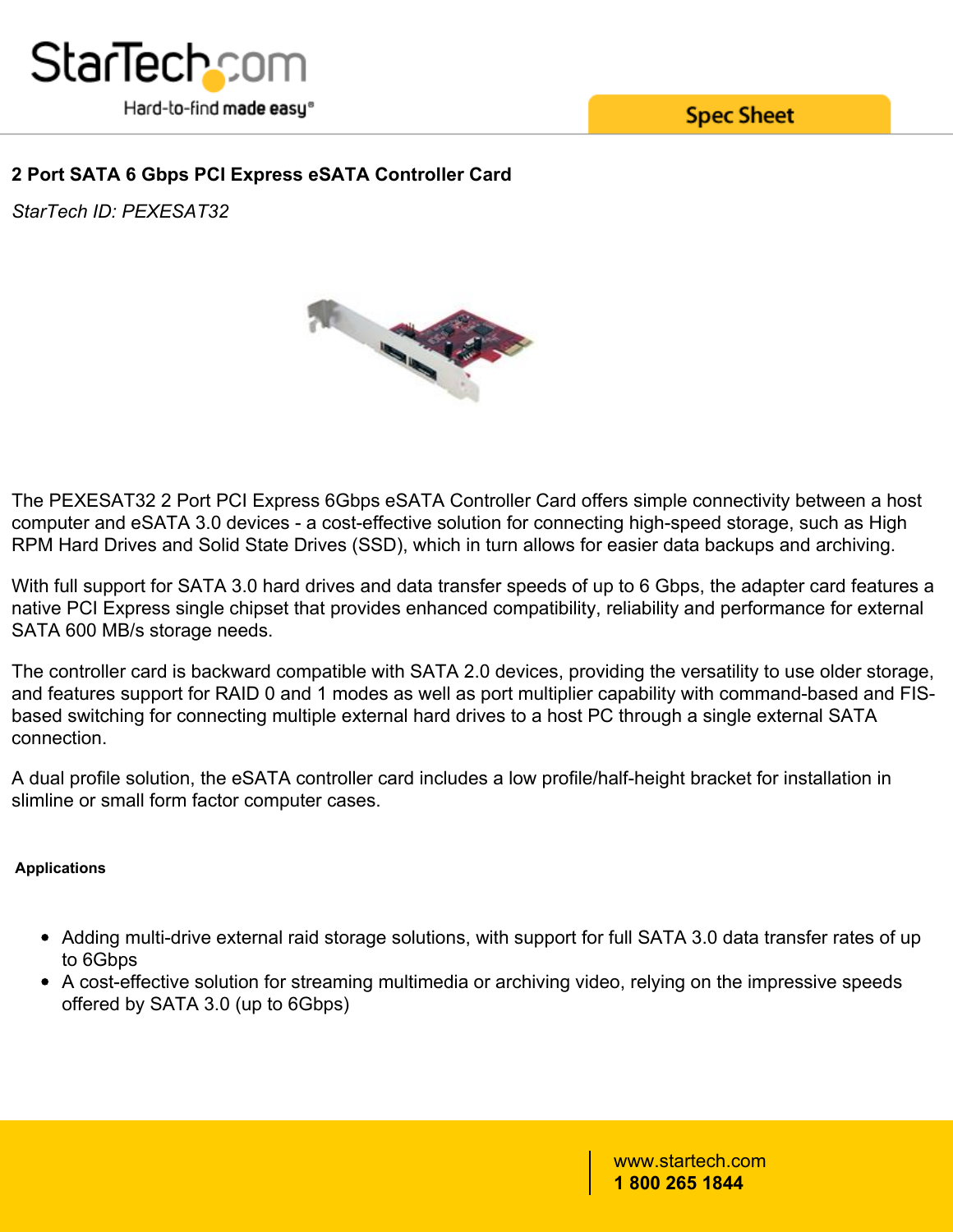

**Spec Sheet** 

#### **Features**

- Supports SATA Rev 3.0 transfer speeds up to 6.0Gbps; backward compatible with SATA I/II at 1.5/3.0Gbps
- Port Multiplier FIS-based and Command-based switching supported
- Supports RAID 0 and 1 modes
- Uses existing SATA I/II connectors and cabling
- LED headers for HDD activity LED indicators
- Supports Native Command Queuing (NCQ) and ATA/ ATAPI commands
- Compliant with PCI Express 2.0 standards
- Ships with a full profile bracket install, low profile included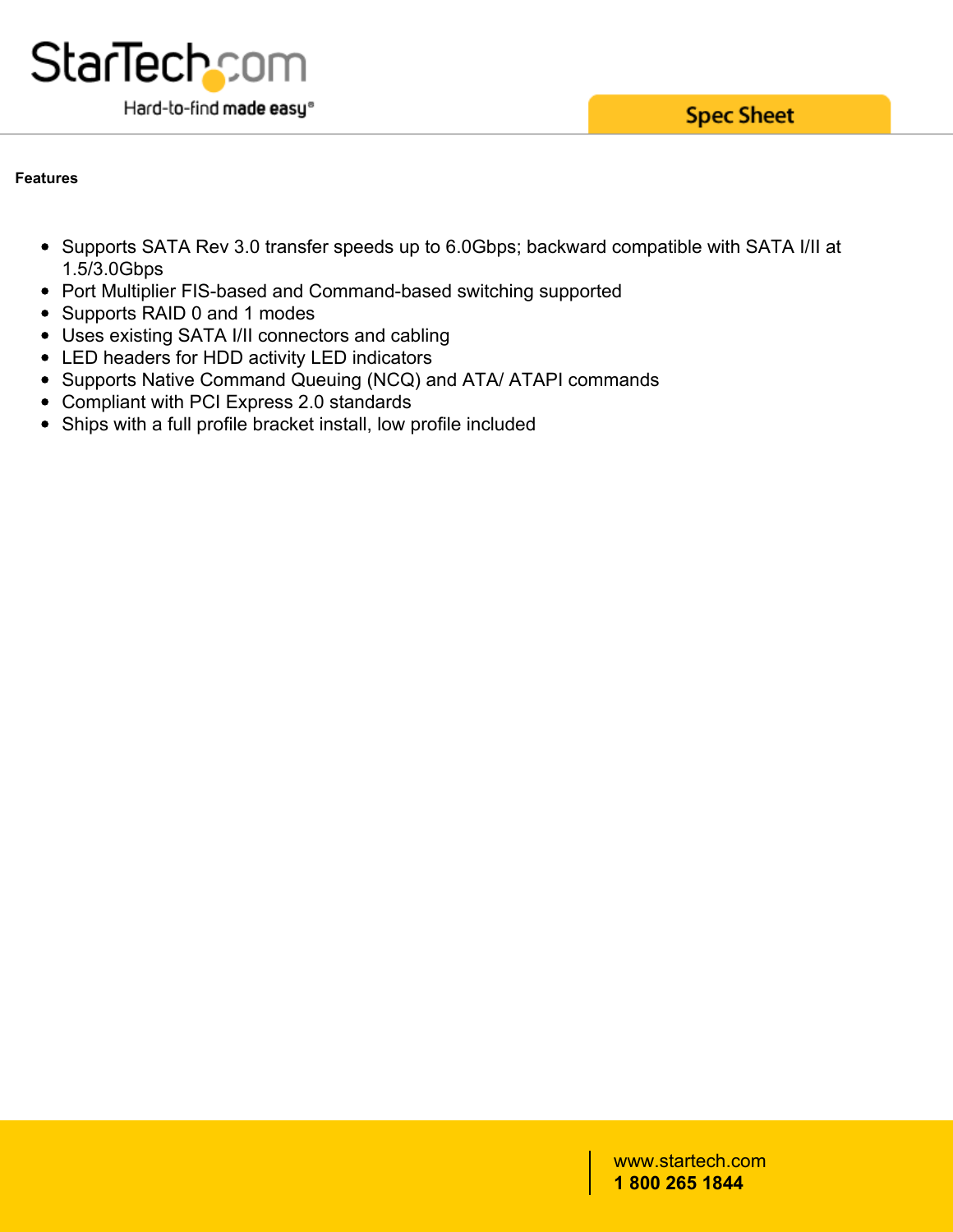

## **Spec Sheet**

### **Technical Specifications**

| Warranty                              | Lifetime                                                                                                                                                                                                                                         |
|---------------------------------------|--------------------------------------------------------------------------------------------------------------------------------------------------------------------------------------------------------------------------------------------------|
| <b>Bus Type</b>                       | <b>PCI Express</b>                                                                                                                                                                                                                               |
| Card Type                             | Standard Profile (LP bracket incl.)                                                                                                                                                                                                              |
| Chipset ID                            | Marvell - 88SE9128                                                                                                                                                                                                                               |
| Interface                             | eSATA                                                                                                                                                                                                                                            |
| Ports                                 | $\overline{2}$                                                                                                                                                                                                                                   |
| LBA support 48-bit                    |                                                                                                                                                                                                                                                  |
| Maximum<br>Data<br>Transfer<br>Rate   | 6 Gbps                                                                                                                                                                                                                                           |
| Port<br><b>Multiplier</b>             | Yes                                                                                                                                                                                                                                              |
| <b>RAID</b>                           | Yes                                                                                                                                                                                                                                              |
| Supported<br><b>RAID Modes</b>        | RAID 0 (Striped Disks)                                                                                                                                                                                                                           |
| Supported<br><b>RAID Modes</b>        | RAID 1 (Mirrored Disks)                                                                                                                                                                                                                          |
| Type and<br>Rate                      | SATA III (6 Gbps)                                                                                                                                                                                                                                |
| Connector<br>Type(s)                  | 1 - PCI Express x1 Male                                                                                                                                                                                                                          |
| External<br>Ports                     | 2 - eSATA (7 pin; Data) Plug                                                                                                                                                                                                                     |
| Microsoft<br><b>WHQL</b><br>Certified | Yes                                                                                                                                                                                                                                              |
| <b>OS</b>                             | Windows® 8 / 8.1 (32/64bit), 7 (32/64), Vista (32/64), XP (32/64)<br>Compatibility Windows Server® 2012, 2008 R2, 2003<br>Mac OS <sup>®</sup> 10.6 and up (Tested up to 10.10)<br>Linux                                                          |
| <b>Note</b>                           | The maximum throughput of this card is limited by the bus interface. If used with PCI Express Gen<br>1.0 enabled computers, the max throughput is 2.5 Gbps. If used with PCI Express Gen 2.0<br>enabled computers, the max throughput is 5 Gbps. |

Only one port can use the Port Multiplier feature at a time.

www.startech.com **1 800 265 1844**